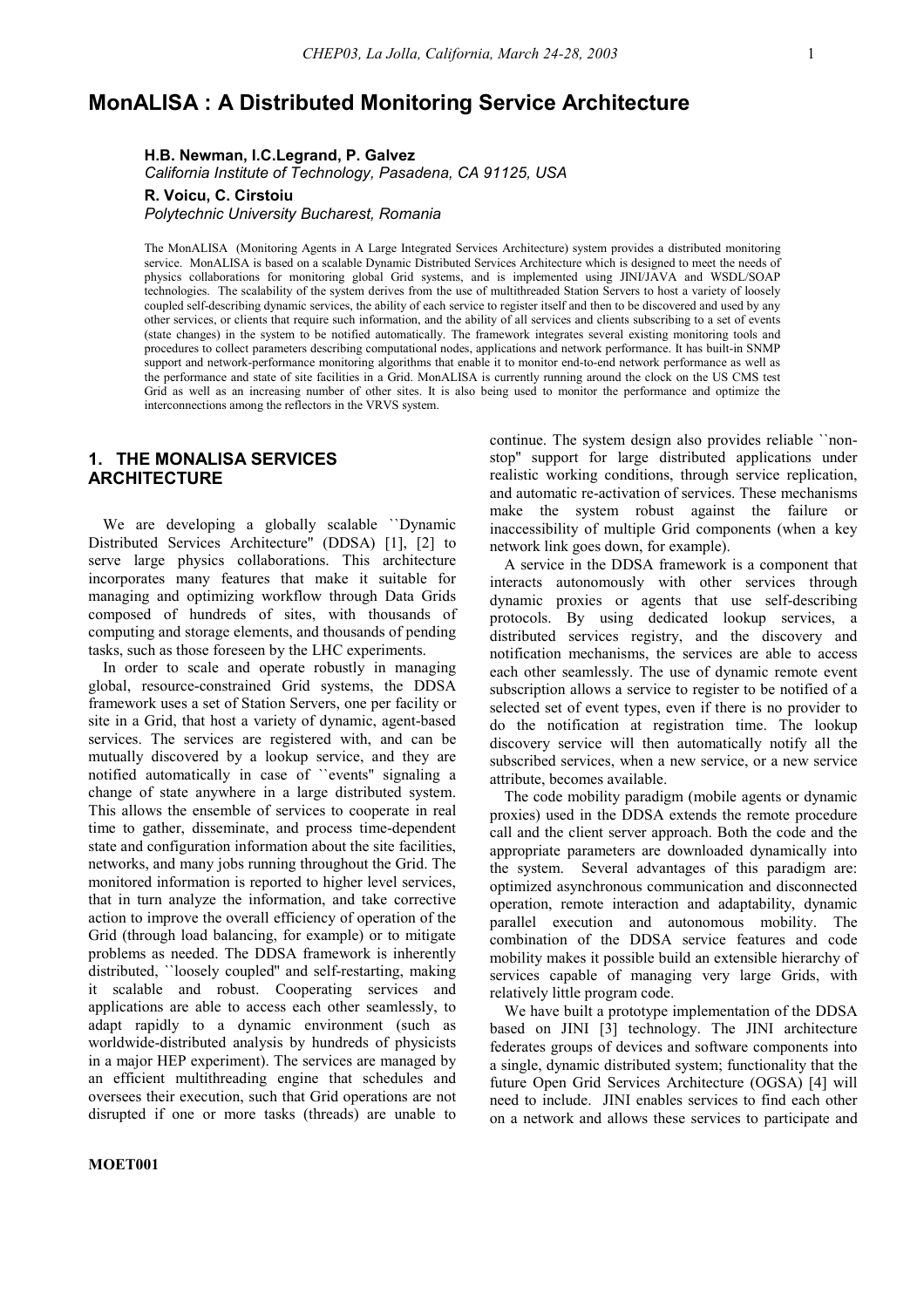cooperate within certain types of operations, while interacting autonomously with clients or other services [5]. This architecture simplifies the construction, operation and administration of complex systems by: (1) allowing registered services to interact in a dynamic and robust (multithreaded) way; (2) allowing the system to adapt when devices or services are added or removed, with no user intervention; (3) providing mechanisms for services to register and describe themselves, so that services can intercommunicate and use other services without prior knowledge of the services' detailed implementation.

We have also included WSDL/SOAP [6], [7] bindings for all the distributed objects, in order to provide access to the monitoring information from other types of clients and to facilitate a possible future migration to the Open Grid Services Architecture

### **2. THE MONITORING SERVICE**

An essential part of managing a global Data Grid is a monitoring system that is able to monitor and track the many site facilities, networks, and the many task in progress, in real time. The monitoring information gathered also is essential for developing the required higher level services, and components of the Grid system that provide decision support, and eventually some degree of automated decisions, to help maintain and optimize workflow through the Grid. We therefore developed the agent-based MonALISA (Monitoring Agents in A Large Integrated Services Architecture) [8] system, based on the DDSA framework. MonALISA is an ensemble of autonomous multi-threaded, self-describing agent-based subsystems which are registered as dynamic services and are able to collaborate and cooperate in performing a wide range of monitoring tasks in large scale distributed applications, and to be discovered and used by other services or clients that require such information.

MonALISA is designed to easily integrate existing monitoring tools and procedures and to provide this information in a dynamic, self describing way to any other services or clients. MonALISA services are organized in groups and this attribute is used for registration and discovery.

### **2.1. The Data Collection Engine**

 The system monitors and tracks site computing farms and network links, routers and switches using SNMP [9], and it dynamically loads modules that make it capable of interfacing existing monitoring applications and tools (e.g. Ganglia [10], MRTG [11], Hawkeye [12]).

The core of the monitoring service is based on a multithreaded system used to perform the many data collection tasks in parallel, independently. The modules used for collecting different sets of information, or interfacing with other monitoring tools, are dynamically loaded and executed in independent threads. In order to reduce the load on systems running MonALISA, a dynamic pool of threads is created once, and the threads are then reused when a task assigned to a thread is completed. This allows one to run concurrently and independently a large number of monitoring modules, and to dynamically adapt to the load and the response time of the components in the system. If a monitoring task fails or hangs due to I/O errors, the other tasks are not delayed or disrupted, since they are executing in other, independent threads. A dedicated control thread is used to stop properly the threads in case of I/O errors, and to reschedule those tasks that have not been successfully completed. A priority queue is used for the tasks that need to be performed periodically. A schematic view of this mechanism of collecting data is shown in Figure 1.



Figure 1. A schematic view of the data collection mechanism based on a multi-threaded engine.

This approach makes it relatively easy to monitor a large number of heterogeneous nodes with different response times, and at the same time to handle monitored units which are down or not responding, without affecting the other measurements. As an example, we monitored 500 compute nodes performing a request for  $\sim$ 200 metric values per node every 60 seconds. This provided a sustained rate of ~1600 metric values per second collected, using an average of 20 active threads. The number of threads necessary to monitor a complete site is dynamically adjusted, and very dependent on the response time for each node, which is related to its load as well as to the quality of the network connections.

#### **2.2. Data Storage**

 The collected values are stored in a relational database, locally for each service. The JDBC framework in JAVA offers the flexibility to dynamically load any driver and connect to virtually any relational database. A normalized scheme is used to store the result objects provided by the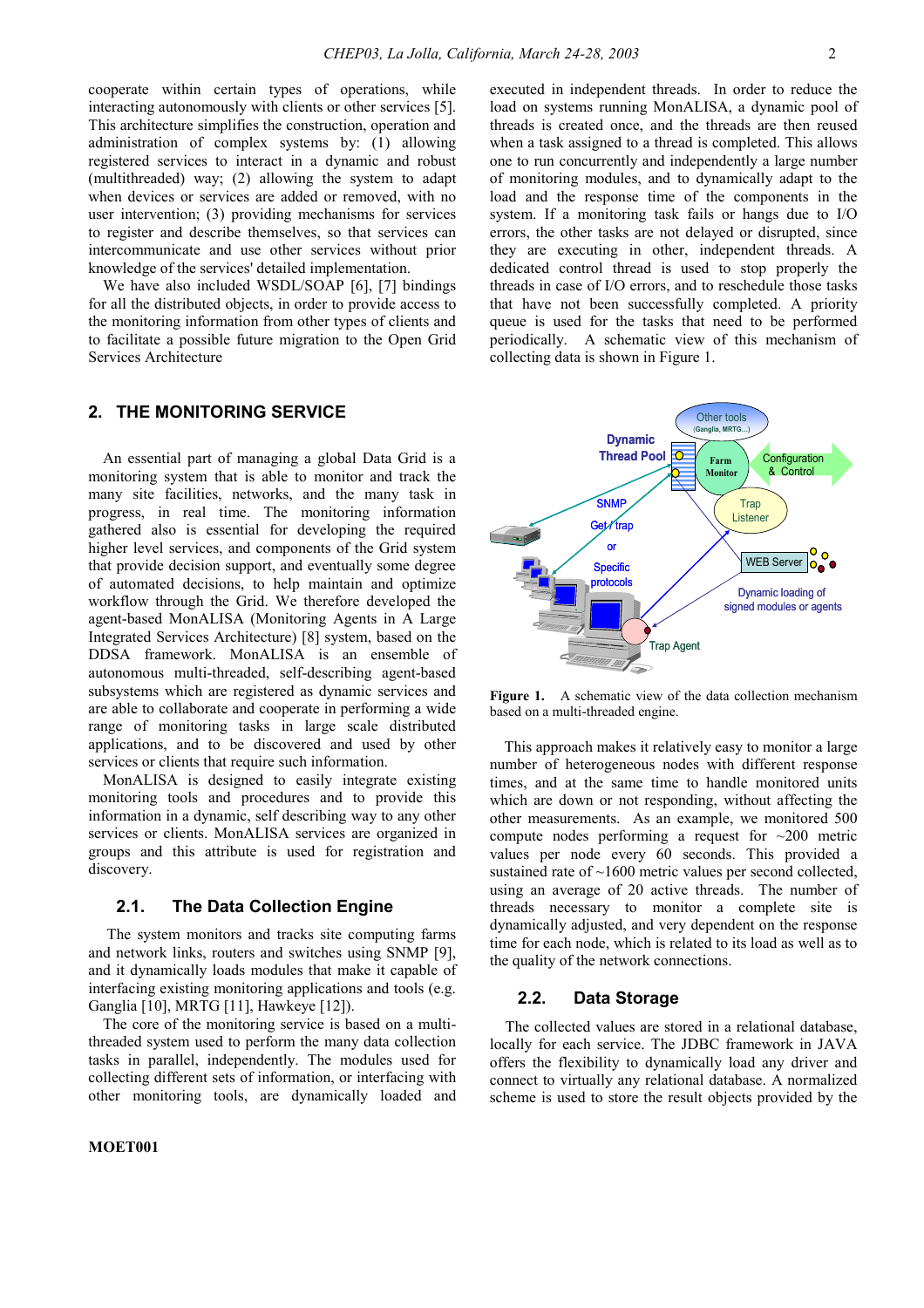monitoring modules in indexed tables, which are themselves generated as needed, dynamically. As data are becoming older, we are compressing the values stored in the database by evaluating the mean values on larger time intervals and at the same time keeping the fluctuation range for each parameter.

#### **2.3. Registration and Discovery**

Each MonALISA service registers with a set of JINI Lookup Discovery Services (LUS) [3] as part of a group, and having a set of attributes. The LUSs are also JINI services and each one may be registered with the other LUSs. If two LUSs have common groups any information related with a change of state detected for a service in the common group by one is replicated to the other one. In this way it is possible to build a distributed and reliable network for registration of services and this technology allows dynamically adding or removing LUSs from the system. Any service should also provide for registration the code base for the proxies that other services or clients need to instantiate for using it. This approach is used to make sure that the right proxies are used for each service while different versions may be used in a distributed organization at the same time. The registration is based on a lease mechanism that is responsible to verify periodically that each service is alive. In case a service fails to renew its lease, it is removed from the LUSs and a notification is sent to all the services or clients that subscribed for such events.

Any monitor client services is using the Lookup Discovery Services to find all the active MonALISA services running as part of one or several group "communities". It is possible to select the services based on a set of matching attributes. The discovery mechanism is used for notification when new services are started or when services are no longer available. The communication between interested services or clients is based on a remote event notification mechanism which also supports subscription.

The client application connects directly with each service it is interested in for receiving monitoring information. To perform this operation, it first downloads the proxies for the service it is interested in from a list of possible URLs specified as an attribute of each service, and than it instantiate the necessary classes to communicate with the service. This procedure allows each service to correctly interact with other services.

## **2.4. Predicates, Filters and Alarm Agents**

The clients can get any real-time or historical data by using a predicate mechanism for requesting or subscribing to selected measured values. These predicates are based on regular expressions to match the attribute description of the measured values a client is interested in. They may

also be used to impose additional conditions or constrains for selecting the values. In case of requests for historical data, the predicates are used to generate SQL queries into the local database. The subscription requests will create a dedicated thread, to serve each client. This thread will perform the matching test for all the predicates submitted by a client with the measured values in the data flow. The same thread is responsible to send the selected results back to the client as compressed serialized objects. Having an independent thread per client allows sending the information they need, fast, in a reliable way and it is not affected by communication errors which may occur with other clients. In case of communication problems these threads will try to reestablish the connection or to clean-up the subscriptions for a client or a service which is not anymore active.

Monitoring data requests with the predicate mechanism is also possible using the WSDL/SOAP binding from clients or services written in other languages. The class description for predicates and the methods to be used are described in WSDL and any client can create dynamically and instantiate the objects it needs for communication. Currently, the Web Services technology does not provide the functionality to register as a listener and to receive the future measurements a client may want to receive.

Other applications or clients may also use the Agent Filters to receive the information they need. The Agent Filter is a java module which can be dynamically deployed to any MonALISA service, and is design to perform a dedicated data processing task on local data (by subscribing with a predicate to the data flow) and returns back the processed information periodically. The MonALISA service provides the run time environment for these agents which must be digitally signed by a trusted certificate. As an example, such filters are used to compute the aggregate IO traffic in a farm, or to provide the number of nodes which are free. The same thread used for handling the predicate subscription is used for sending the filtered results back to each client.

Dynamically loadable alarm agents, and agents able to take actions when abnormal behavior is detected, are currently being developed to help with managing and improving the working efficiency of the facilities, and the overall Grid system being monitored.

### **2.5. Graphical Clients**

We developed a global graphical client which is using the discovery mechanism to find all the active services from a list of user defined groups. This graphical client is developed as a Web Start [13] application and it can be easily started and used from any browser.

A MonALISA service can provide its own GUI to any client as a complex proxy which contains the marshaled components as an attributed to the service [3]. This GUI is used to communicate back with each service from which the user wants detailed information and can plot the requested values. MonALISA provides a flexible access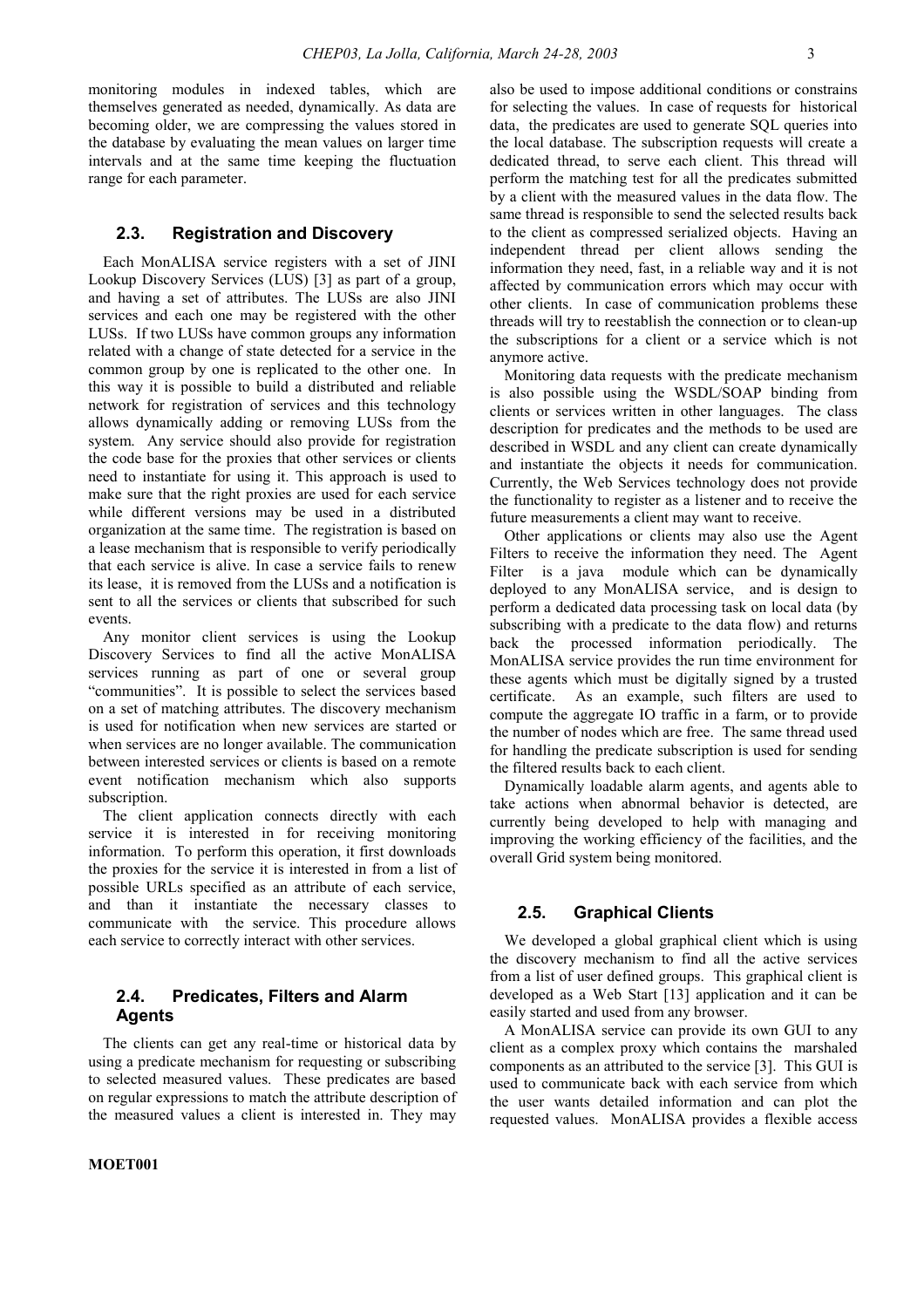to real-time or historical monitoring values, by using a predicate subscription mechanism or dynamically loadable filter agents. These mechanisms are used by any interested client to query and subscribe to only the information it needs, or to generate specific aggregate values in an appropriate format. When a client subscribes with a predicate to certain values, the GUI will be automatically updated every time a new value matching the subscription is collected.

Graphical user interfaces allow users to visualize global parameters from multiple sites [8], as well as detailed tracking of parameters for any component in the entire system. The graphical clients also use the remote notification mechanism, and are able to dynamically show when new services are started, or when services become unavailable. Dedicated filers are used to provide global views with real time updates for all the running services.

In Figure 2, we present a few examples in how real-time and historical data are presented in MonALISA.

A generic framework for building "pseudo-clients" for the MonALISA services was developed [14]. This has been used for creating dedicated Web service repositories with selected information from specific groups of MonALISA services. The "pseudo-clients" use the same LUSs approach to find all the active MonALISA services from a specified set of groups and subscribes to these services with a list of predicates and filters. These predicates or filters specify the information the pseudoclient wants to collect from all the services. A "pseudoclient" stores all the values received from the running services in a local MySQL database, and is using procedures written as Java threads to compress old data.

A Tomcat [15] based servlet engine is used to provide a flexible way to present global data and to construct on the fly graphical charts for current or customized historical values, on demand. Dedicated servlets are used to generate Wireless Access Protocol (WAP) [16] pages containing the same information for mobile phone users. Multiple Web Repositories can easily be created to globally describe the services running in a distributed environment.

#### **2.6. Administration of Services**

MonALISA also provides a secure mechanism (SSL with X.509 certificates) for dynamic configuration, using a dedicated GUI, of farms / network elements, and support for other higher level services that aim to manage a distributed set of facilities and/or optimize workflow.

It allows reconfiguring any monitoring services by adding new nodes, network elements or clusters and at the same time to dynamically loaded into the system any new monitoring module as needed. It also allows stopping or suspending any monitoring module. Adding dynamically new monitoring modules is important for debugging and understanding the way certain applications perform.

The Administration interface connects to a service using Remote Method Invocation over SSL. X.509 certificates for trusted administrators are imported in the keystore of each service and they are used to establish a SSL connection based on a client authentification procedure. The administrative GUI can be stated automatically from the global web start client if it used by a trusted



**Figure 2.** The main GUI in MonALISA: it provides global views of the system as well as real time and historical plots for any parameter monitored by the system. Active services are automatically shown on the world map indicating the global load of the farms and real time traffic on selected major international connections. The user can plot any set of parameters measured in the entire system.

### **MOET001**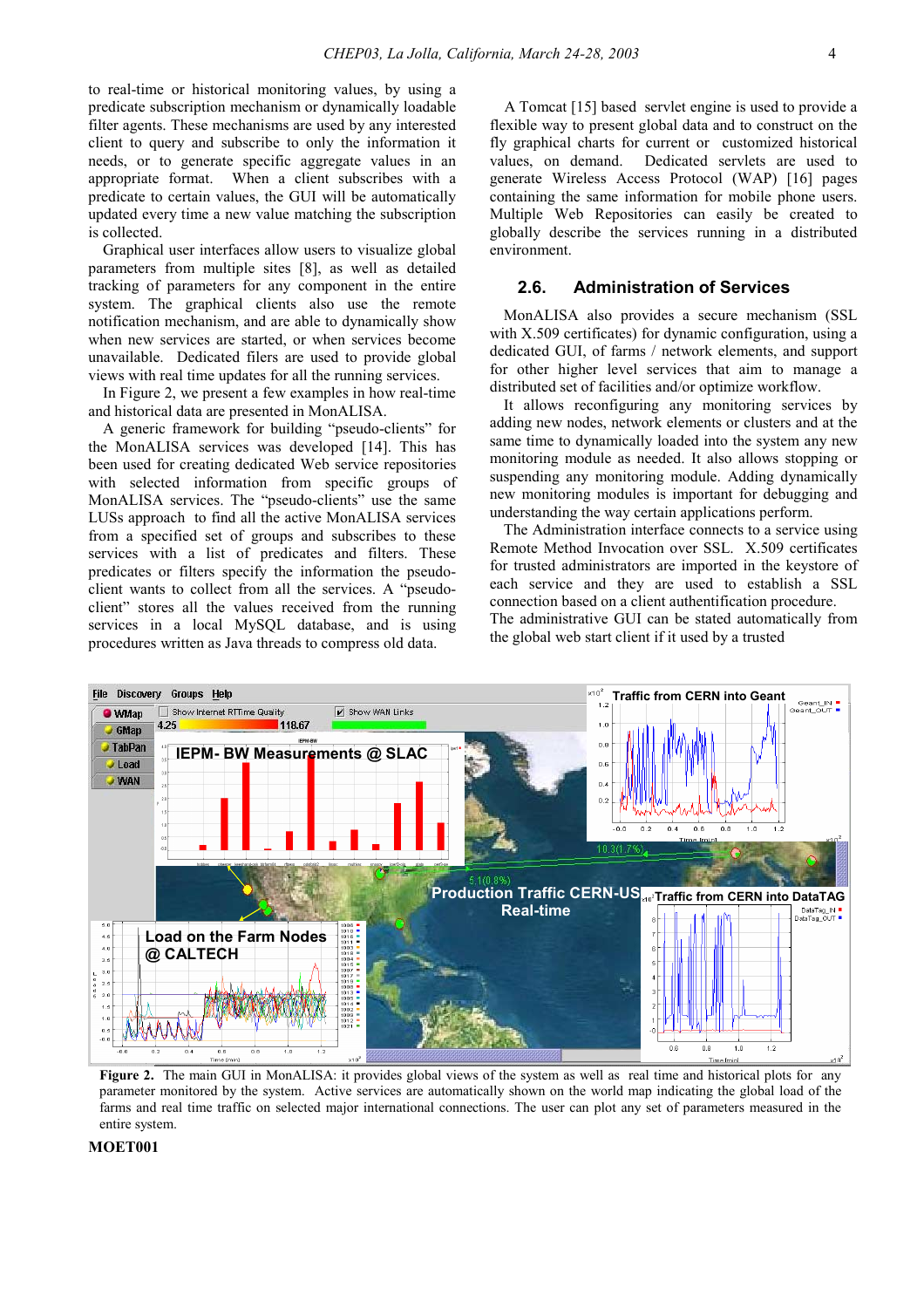administrator. When the administrator loads is private key into the global GUI client it automatically gets administrative rights on the services that imported his certificate in the trust keystore.

## **2.7. Automatic update for services**

MonaALISA is currently deployed on many sites and maintaining and updating such applications may require a significant effort. For this reason we developed a mechanism in MonALISA that allows us to automatically update the monitoring service. A dedicated thread is used to periodically check for updates of the distribution. Alternatively a remote event notification can be used to notify only selected services to perform an update. When such an event is detected, the running service will trigger a restart operation. When a MonALISA service is started, it is using the web start mechanism [13] to describe an application and all its dependencies and constrains into a XML file (jnpl). This will perform an automatic download of all the packages which were updated and will check all the necessary constrains to run the application. All the files downloaded in this way must be digitally signed by a developer for which the certificate is imported in the trust keystore. This can be done when the MonALISA service is used for the first time.

All the running services, as well as the services which may be stated after an update was done will run the last "published" version and this is done in a secure way.

Users may start a MonALISA service with the auto update flag switch off.

## **3. MONITORING DATA PROCESSING FARMS**

MonALISA is now deployed and operating round the clock monitoring the US CMS Test Grid and an increasing number of other sites. The MonALISA Web repository is now accumulating historical data for the US CMS Tier1 and Tier2 centers at Fermilab, Caltech, UCSD, and the University of Florida, as well as the production farms at CERN, at the Academia Sinica in Taiwan (ATLAS), and at the Polytechnic University in Bucharest. As an example, the number of nodes loaded on the US-CMS farms during a week is presented in Figure 3.

 We also monitor the network traffic on the US-CERN production link, and the distribution of the traffic into the major networks and links with which we peer: EsNet, Abilene, Mren, StarTAP, the US-CERN DataTAG link, the CERN-Geant link, Taiwan-Chicago, and Bucharest-Budapest. In addition to the directed measurements performed on routers, we interfaced MonALISA to provide access to the Internet End to End Performance Measurements (IEPM-BW) [17].

We are currently monitoring the batch queuing systems at CERN (LSF) and at Caltech (PBS). From these modules



**Figure 3.** A global plot of the US-CMS farms showing the number of nodes with load higher than 0.5 during a period of one week. These plots are created with the web service repository [14].

 we can report the number of (selected types) jobs running, pending or those which exit with errors.

## **4. MONITORING THE VRVS SYSTEM**

The Virtual Rooms VideoConferencing System (VRVS) [18] is an enhanced web based video conferencing system which is using a set of reflectors distributed world wide for an efficient real-time distribution of the audio and video streams.

For each VRVS reflector, a MonALISA service is running using an embedded Database, for storing the results locally, and runs in a mode that aims to minimize the reflector resources it uses (typically less than 16MB of memory and practically without affecting the system load). Dedicated modules to interact with the VRVS reflectors were developed: to collect information about the topology of the system; to monitor and track the traffic among the reflectors and report communication errors with the peers; and to track the number of clients and active virtual rooms. In addition, overall system information is monitored and reported in real time for each reflector: such as the load, CPU usage, and total traffic in and out.

A dedicated GUI for the VRVS version was developed as a java web-start client. This GUI provides real time information dynamically for all the reflectors which are monitored. If a new reflector is started it will automatically appear in the GUI and its connections to its peers will be shown. Filter agents to compute an exponentially mediated quality factor of each connection are dynamically deployed to every MonALISA service, and they report this information to all active clients who are subscribed to receive this information.

It provides real-time information about the way the VRVS system is used (number of conferences or clients) the topological connectivity of the reflectors and the quality of it and system related information (IO traffic CPU load). Clients can also get historical data for any of these parameters.

The subscription mechanism allows one to monitor in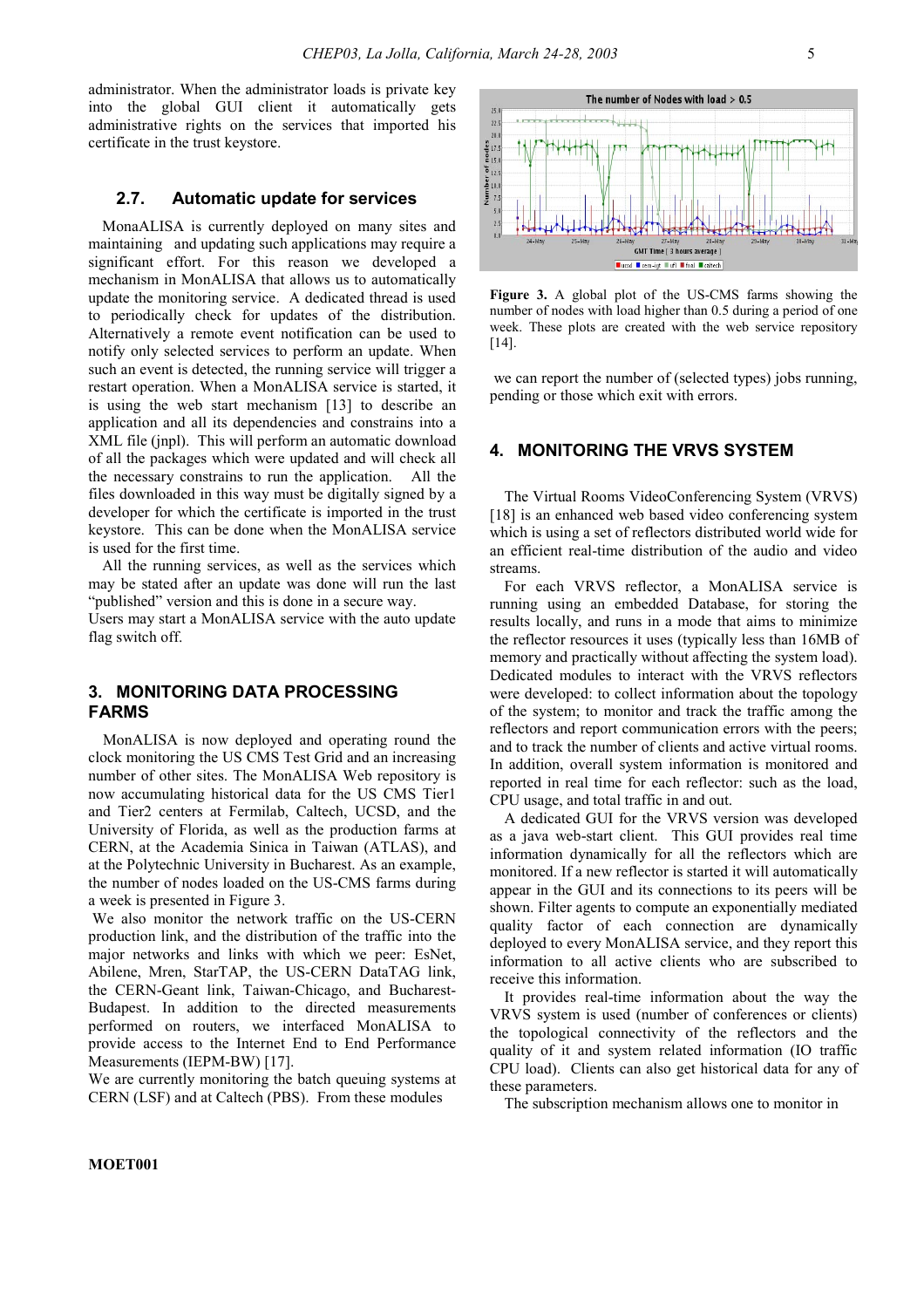real time any measured parameter in the system as all the updates are dynamically displayed on the open windows. Examples of some of the services and information available, visualizing the number of clients and the active virtual rooms, the traffic in and out of all the reflectors, as well as problems such as lost packets between reflectors are presented in Figure 4.

In addition to dedicated monitoring modules and filters for the VRVS system, we developed agents able to supervise the running of the VRVS reflectors automatically. This will be particularly important when scaling up the VRVS system further.

In case a VRVS reflector stops or does not answer correctly to the monitoring requests, the agent will try to restart it.

If this operation fails twice the Agent will send an email to a list of administrators. These agents are the first generation of modules capable of reacting and taking well defined actions when errors occur in the system. These agents, capable to take action in the system, may be dynamically loaded. For security reasons such agents

ping like measurements using UDP packages, which are deployed on all the MonALISA services. These agents perform continuously (every 2s) such measurements with a selected set of possible peers, which can be dynamically reconfigured, for each reflector. We are using small UDP packages to evaluate the Round Trip Time (RTT), its jitter and the percentage of lost packages.

The reflectors and all these possible peer connections we are measuring define a graph (Figure 5). The best routing path for reapplication of the multimedia streams is defined as a Minimum Spanning Tree (MST) [19]. This means that we need to find the tree that contains all the reflectors (vertices in the graph G) for which the total connection "cost" is minimized:

$$
MST = \min(\sum_{(v,u)\in G} w((v,u)))
$$

The "cost" of the connection between two reflectors (w) is evaluated using the UDP measurements from both sides. This cost function is build with an exponentially mediated RTT and if lost packages are detected or the jitter of the



**Figure 4.** Monitoring the VRVS Reflectors.

must be digitally signed by developers with trusted certificates, declared for each running service.

## **4.1. Optimized Dynamic Routing**

We developed agents able to provide an optimized dynamic routing of the videoconferencing data streams. These agents require information about the quality of the alternative connections in the system and they solve, in real-time, a minimum spanning tree problem to optimize the data flow at the global level.

To evaluate the connection quality with possible peer reflectors we developed monitoring agents performing RTT is high the cost function will increase rapidly.

 Based on these values provided by the deployed agents, the MST is calculated nearly in real - time. We implemented the Barůvka's Algorithm [19], as it is well suited for a parallel/distributed implementation. Once a link is part of the MST a momentum factor is attached to that link. This is to avoid triggering reconnections for small fluctuations in the system. Such cases may occur when two possible peers have very similar parameters (or they may be at the same location). In Figure 5 an example of a dynamically MST for connecting the VRVS reflectors is presented.

 This is an example of a high level service developed to optimize a real-time world wide distributed application

#### **MOET001**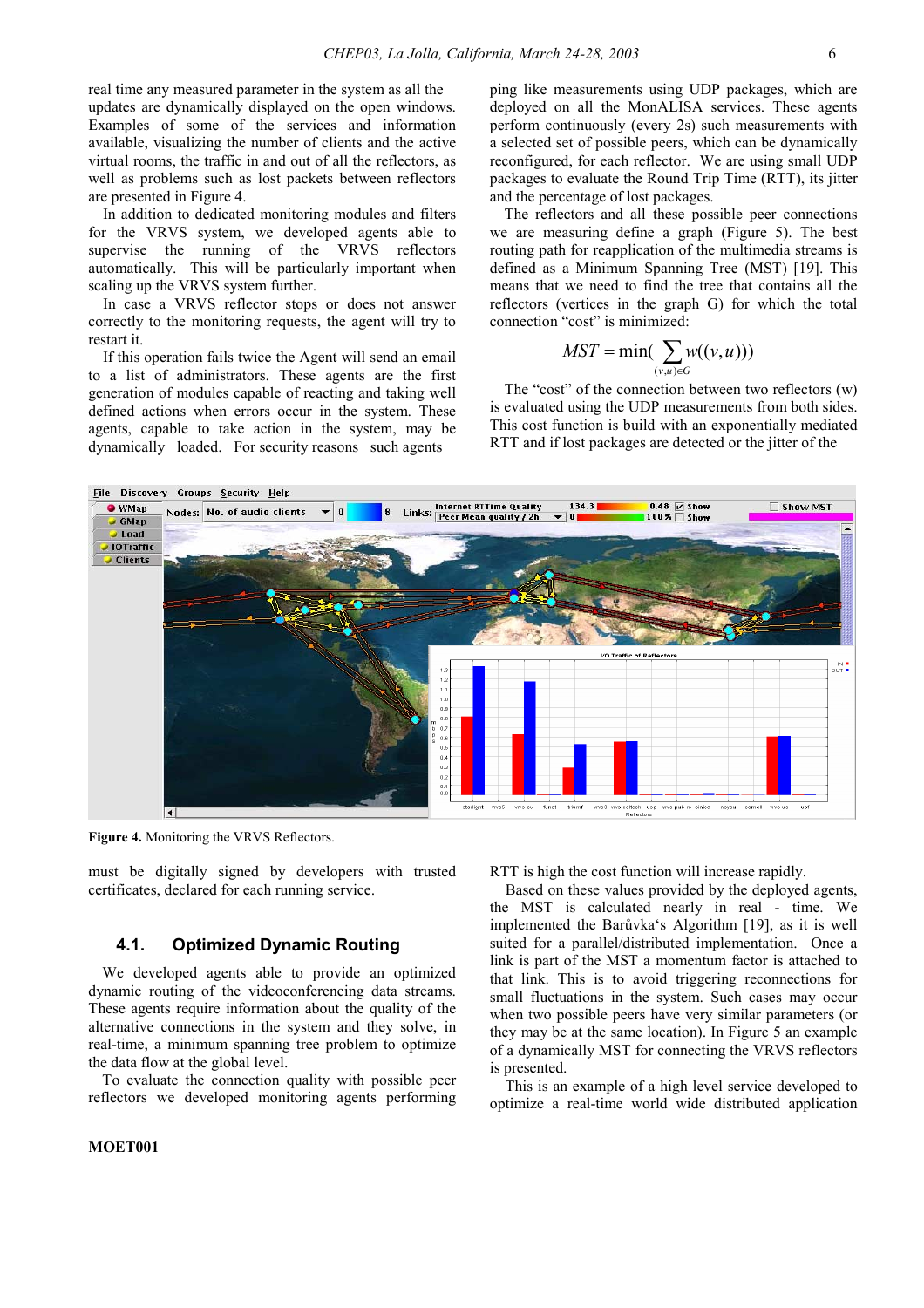and to help in operating such complex systems. These developments are transforming the VRVS system into a new class of large scale distributed systems with real time constraints.



**Figure 5.** The Minimum Spanning Tree connections and peers quality for a set of VRVS reflectors

The MonALISA framework is a means of carrying out the development of this system, both in terms of its operational characteristics (heuristic, self-discovering, autonomous) and the relatively short development time required for implementing a distributed monitoring and management system of this scale and complexity.

## **5. STATUS AND FUTURE PLANS**

Deploying these monitoring services on many sites and interfacing it with other monitoring tools (SNMP, Ganglia, MRTG, IEPM-BW) as well as with batch queuing systems (Condor, LSF, PBS ) has provided very useful experience, and has enabled us to begin building reliable and scalable distributed services.

This experience also has been important in enabling us to start building higher level services, to perform job scheduling and data replication tasks effectively; service that adapt themselves dynamically to respond to changing load patterns in large Grids.

Through the Internet2 End-to-End Performance Initiative [20] MonALISA is also going to be used to monitor and help manage the Internet2 Abilene backbone. We are working to enhance the end-to-end measurements provided by MonALISA to meet the needs of Internet2, as well as the proposed UltraLight next-generation optical network [21].

### **6. SUMMARY**

These developments have a broader range of applications, to the global distributed Grid-based systems

#### **MOET001**

required for major HENP experiments, and other dataintensive project. This real time system also includes much of the functionality required of the OGSA standardized services planned by the Global Grid Forum in the future.

Effective and robust integrated applications require higher level service components able to adapt to a wide range of requests, and changes in the state of the system (such as changes in the available resources, for example).

These services should be capable of ``learning'' from previous experience, and apply ``self-organizing neural network'' [22] or other heuristic algorithms to the information gathered, to optimize dynamically the system, by minimizing a set of ``cost functions''.

#### **Acknowledgments**

The authors wish to thank to S. Ravot, S. Singh and V. Litvin form Caltech, Richard J. Cavanaugh from University of Florida, Lothar Bauerdick, Ian Fisk, Greg Graham and Yujun Wu from Fermilab, N. Tapus from the Polytechnic University Bucharest, Les Cottrel and Warren Matthews from SLAC for their help and support in deploying and developing MonALISA as a real distributed service.

#### **References**

- [1] H.B. Newman, I.C. Legrand, J.J. Bunn, "A Distributed Agent-based Architecture for Dynamic Services" CHEP 2001, Beijing, Sept 2001, http://clegrand.home.cern.ch/clegrand/CHEP01/che p01\_10-010.pdf
- [2] Julian Bunn and Harvey Newman Data Intensive Grids for High Energy Physics Grid Computing: Making the Global Infrastructure a Reality, edited by Fran Berman, Geoffrey Fox and Tony Hey, March 2003 by Wiley
- [3] Jini web page, http://www.jini.org
- [4] OSGA, http://www.globus.org/
- [5] The Openwings Project, http://www.openwings.org/
- [6] World Wide Web Consortium, http://www.w3.org
- [7] The Glue Web Services Pacakage http://www.themindelectric.com/
- [8] MonALISA web page http://monalisa.carc.caltech.edu
- [9] The Net-Snmp Web Page, http://www.netsnmp.org/
- [10] Ganglia Monitoring tool, http://ganglia.sourceforge.net/
- [11] MRTG monitoring tool. http://www.mrtg.org
- [12] Hawkeye monitoring tool, http://www.cs.wisc.edu/condor/hawkeye/
- [13] Java Web Start, http://java.sun.com/products/javawebstart/ [14] MonaLISA web repository,
- http://monalisa.carc.caltech.edu:8080/
- [15] The Jakarta Project, http://jakarta.apache.org/
- [16] WAP Forum, http://www.wapforum.org/